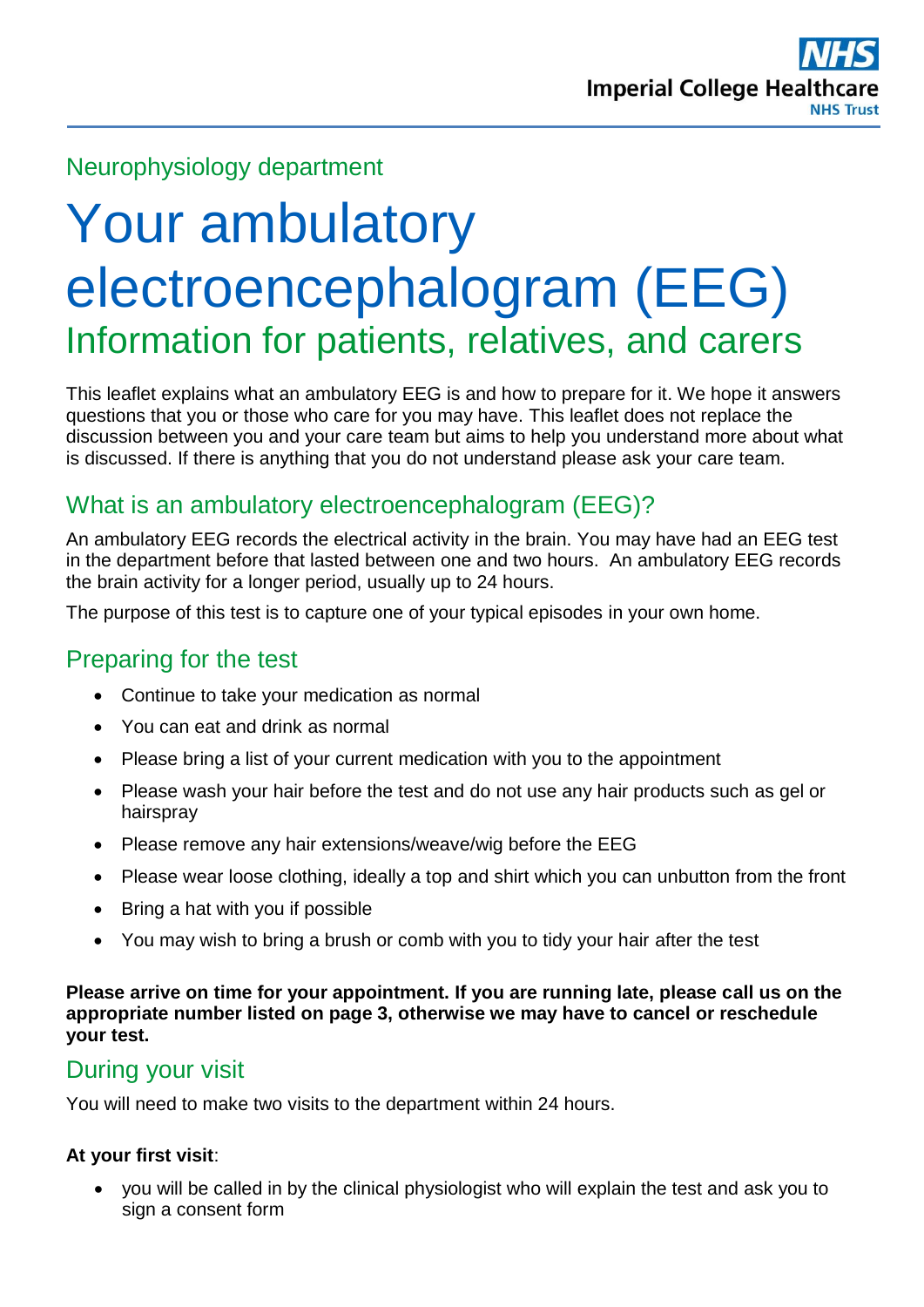- they will ask about your medical history and to see the list of your current medication
- We will measure your head and mark it with a crayon and rub this off using an abrasive gel which can feel like a small scratch
- Electrodes (small metal discs) will be attached to your head using a sticky paste, followed by a special skin glue
- The electrodes will be attached to a recording unit which will be placed in a small bag that can be worn around your body. This will allow you to walk around freely
- We will give you a diary to record details of your activities and any typical attacks during the recording
- We will show you how to use the event button if you do have an attack
- The appointment will take approximately 90 minutes

#### **During the recording:**

- avoid getting the electrodes and bag wet
- please do not take a shower or bath
- please do not chew gum
- please do not do any sports activities
- you can travel but for security reasons and, as a precaution, please carry this leaflet with you

#### **On your second visit:**

- you will need to return the diary to the physiologist. If you had no attacks during the recording please do not worry as the EEG can still provide useful information
- the physiologist will gently remove the electrodes and skin glue using a special solution
- your hair may feel sticky but the glue will come off when you wash your hair with shampoo and use a comb to remove any small particles
- the second visit takes approximately 60 minutes
- the results will be analysed and a report will be sent out to your consultant in about two to three weeks

## Risk or complications following the test

There are no common side effects of an EEG. On rare occasions, the skin can be slightly sore around the areas where the electrodes and glue were applied. These symptoms should start to ease once the electrodes are removed. If you have any concerns please speak with the clinical physiologist.